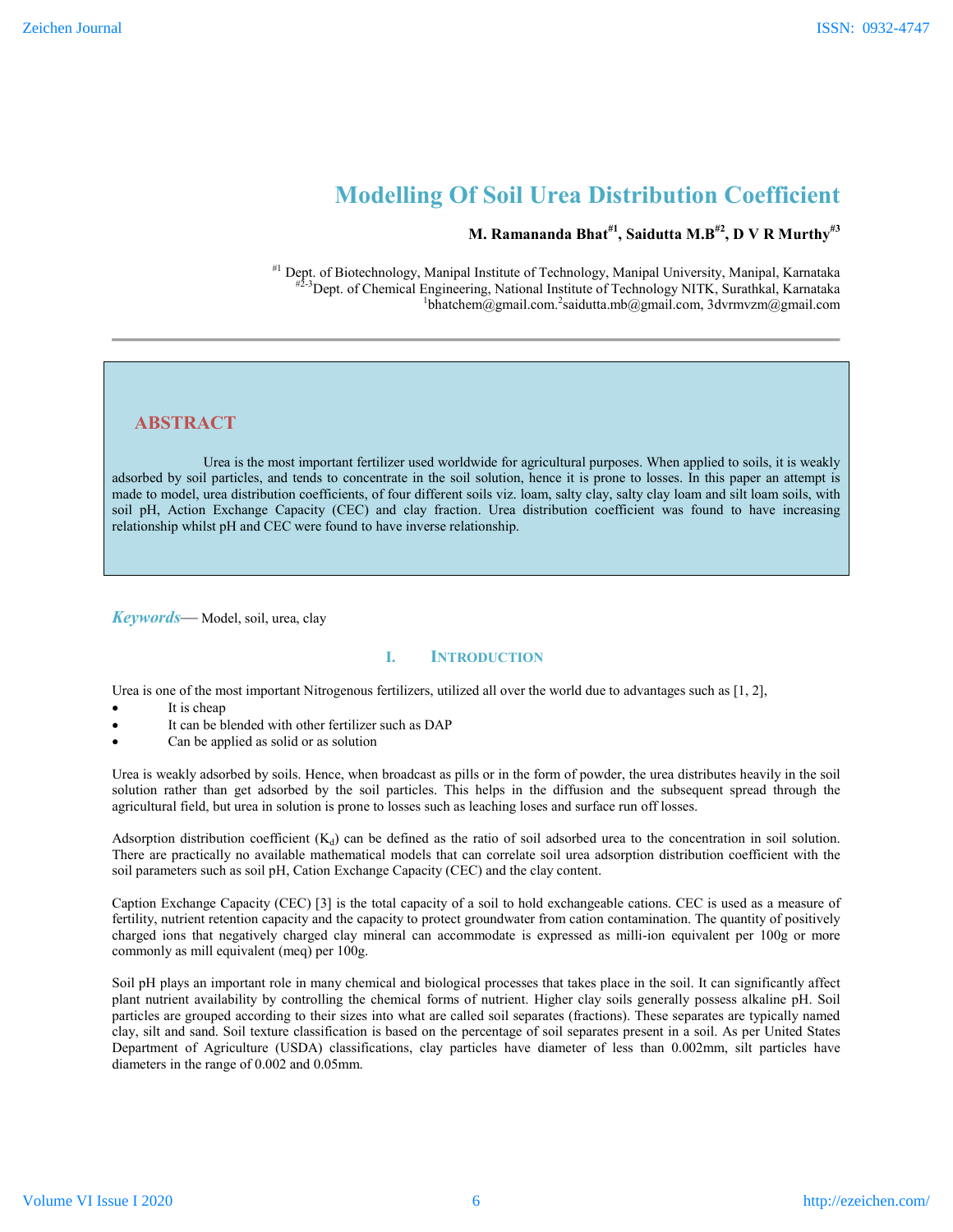The largest particles are sand particles, which are larger than 0.05mm in diameter. Clay content is the determinant of the fertility of a soil and is a key parameter in modeling. The soil texture triangle is a diagram often used to figure out soil textures. As per USDA classifications, twelve soil textures are defined and they are shown in the soil texture triangle presented in Figure 1.



Fig 1: Soil triangle

Soil parameters such as pH, CEC and clay content are extensively evaluated for different types of soils and are studied as a part of soil characterization. However, soil urea distribution in wet soils is not studied, although it is essential to know how this fertilizer redistributes itself upon application in agricultural soils between the soil solution and the adsorbed state. Knowledge of distribution coefficient helps in optimization of urea application rate from the perspective of curtailing the loss of urea occurring in the agricultural fields. More the urea in soil solution, more it is prone to leaching and runoff losses.

Hence, an attempt has been made in this paper to model urea distribution coefficient with soil parameters pH, CEC and clay content using the data available for four different types of soils. With the help of a model, just with the easily evaluated parameters such as CEC, pH and clay content, we can assess the urea distribution coefficient in soils. Polynomial model (equation 1)

$$
y = a x_1^m x_2^n x_3^p \dots \tag{1}
$$

Was chosen for the modelling purpose since regression is easy to perform and the model is simple. Modeling was carried out using Mat lab software.

## **II. MATERIALS AND METHODS**

Soil urea (adsorbed) concentration (mg-urea/mg-soil) and soil solution urea concentrations (mg-urea/mL soil urea solution) were estimated as follows [4]. Five grams of the sterile and dry soil was mixed with 20mL urea solutions of different concentrations (0.02 to 0.50 g/mL) in sealed tubes, incubated at  $28^{\circ}$ C for 48 hours to equilibrate the mixture. Care was taken to ensure that temperature was maintained at  $28\pm0.5^{\circ}$ C during equilibration, since small variation of temperature can lead to precipitation on account of change in solubility especially at high concentrations. Soil slurry was centrifuged and the separated solution was filtered. Separated wet soil was dried at  $60^0$ C to evaporate water of adsorption. Urea present in the dried soil and the soil solution were analyzed by colorimetric method [5]. Soil pH was determined as per IS 2720 (part 26)-1987 [6], by preparing a slurry of soil in water (30:70) and determining the subsequent pH of the supernatant.

Caption Exchange Capacity (CEC) was estimated [3] by equilibrating a dry soil sample with 0.05N HCl so as to exchange cation with H+ ions and subsequently titrating the HCl solution against standard lime water using bromothymol blue indicator. Clay content and soil texture was characterized using Indian Standard IS2720 (part 4) 1985 [6]. Slurry containing dry soil sample passing through 75µm sieve and sodium hexametaphosphate in a 1000mL measuring cylinder were subjected to sedimentation and settling was monitored using a soil hydrometer. Diameter of the particle (Dp) in suspension at any sampling time is calculated using Stake's equation. Percentage of particle, N, with diameter less than or equal to Dp is calculated and plotted against Dp ( $\mu$ m). Clay content is obtained by reading the value of N at Dp of 0.002mm.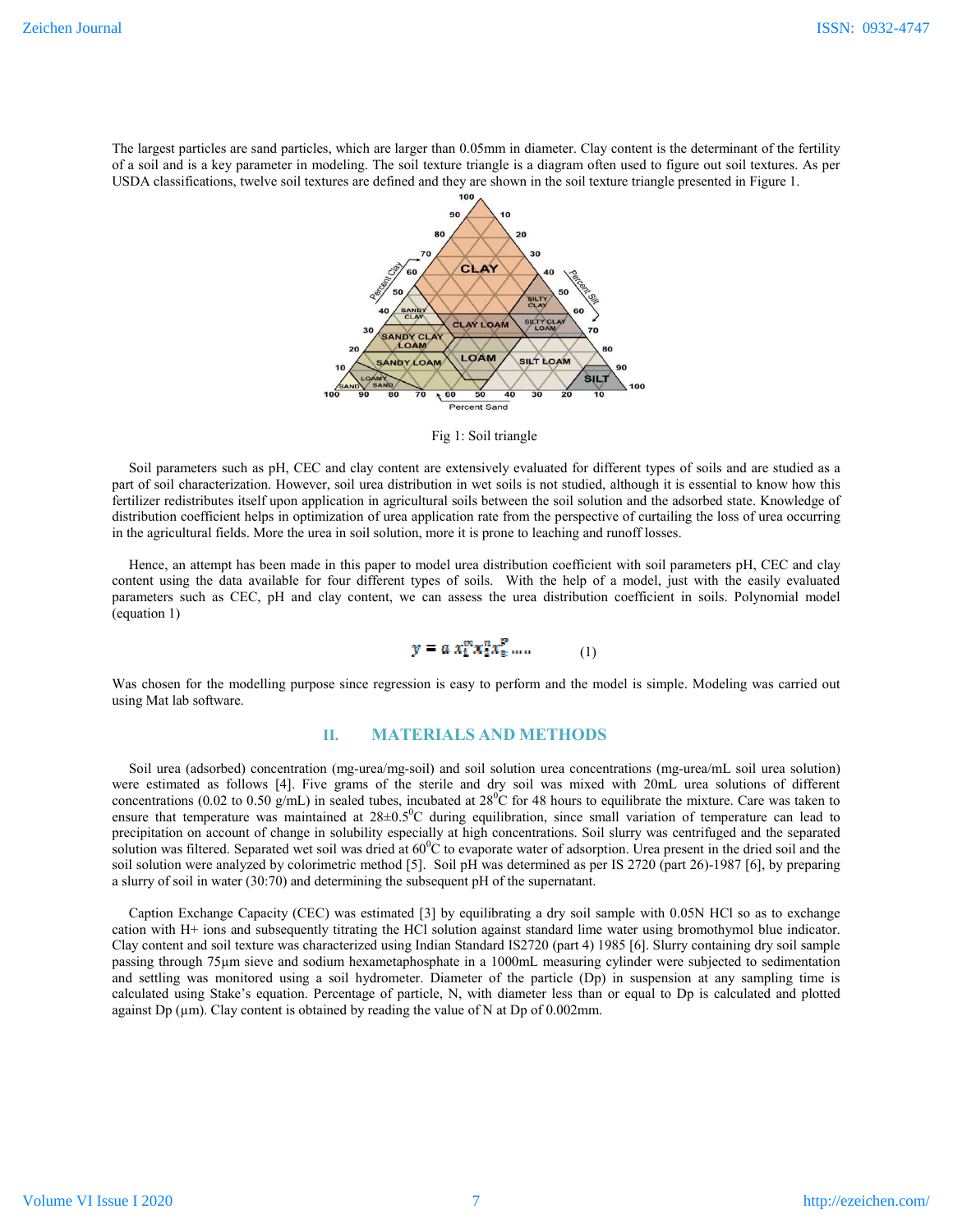#### **III. RESULTS AND DISCUSSIONS**

The following results (Table I) were obtained for the parameters as reported previously [3, 4]

| Characteristic                               | <b>Silty</b><br>Clay | <b>Silty</b><br>Clay<br>Loam | Loam           | <b>Silt</b><br>Loam |
|----------------------------------------------|----------------------|------------------------------|----------------|---------------------|
| Clay content<br>(fraction)                   | 0.51                 | 0.30                         | 0.13           | 0.05                |
| $CEC$ , meq /g                               | 25.2                 | 20.30                        | 17.35          | 9.94                |
| pН                                           | $8.19 \pm 0.2$       | $6.94 \pm 0.11$              | $5.17 \pm 0.2$ | $6.02 \pm 0.11$     |
| Distribution<br>coefficient, $K_d$<br>(mL/g) | 0.4217               | 0.5156                       | 0.6699         | 0.72                |

#### TABLE I PROPERTIES OF VARIOUS SOILS

The model predicted  $K_d$  vs. exptl.  $K_d$  is plotted in Figure 2. Although the relationship between parameters pH, CEC, clay content and soil organic content with  $K_d$  is very complex and difficult to model mathematically, a model was developed based on the data obtained in the study. Among the parameters considered affecting urea adsorption in soil, three parameters viz. pH, CEC and fraction of clay content (Table1) were chosen for fitting an empirical correlation with  $K_d$  as discussed above. Soil organic content did not correlate well with urea adsorption. The fitted empirical correlation with  $R<sup>2</sup>$  of 0.9999 is,

 $K_d = 9.7260 \text{ pH}^{0.795} \text{CEC}^{-0.4438} \text{clay content}^{0.0303}$  (2)



Fig 2: Model predicted  $K_d$  vs-a-vis exptl  $K_d$ 

As can be seen equation (2), an excellent fit is observed amongst the parameters. An inverse relationship of  $K_d$  with pH and CEC can be observed, while clay content shows increasing relationship with K<sub>d</sub>. Hence, alkaline pH and higher values of CEC tends to concentrate urea in soil solutions, whilst increasing the clay content has a positive effect on entrapping the fertilizer within the clay matrix.

#### **IV. CONCLUSIONS**

Soil urea distribution coefficient  $(K_d)$  was modelled with CEC, pH and clay content based on the data for four different soils. It was found that an excellent fit of  $K_d$  with the three parameters were observed and an inverse relationship was observed with CEC and pH whilst an increasing relationship was observed with clay content.